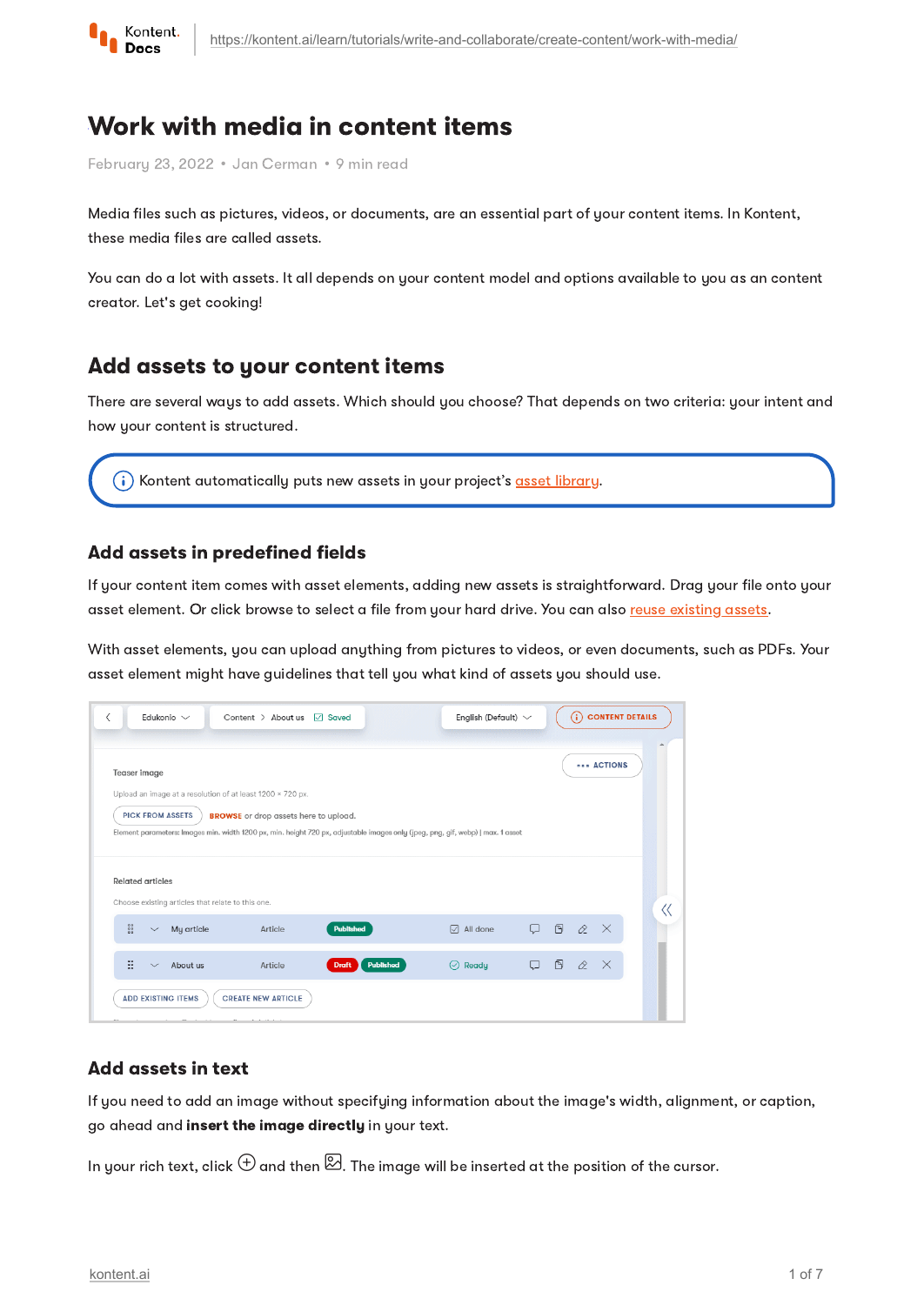



#### <span id="page-1-0"></span>Add assets with single-use contextual information in text

If you need to specify how the image should look in context with the text around it, you'll want to insert the image through a component. For example, this lets you specify image metadata like width, alignment, caption, and more.

 $(i)$  This approach requires having a [dedicated](https://kontent.ai/learn/tutorials/manage-kontent/content-modeling/organize-assets/) content type for assets.

- 1. In the rich text element, click  $\bigoplus$  and then  $\Box$  .
- 2. From the list of types, select Image.
	- $\blacktriangleright$  Your content type for assets might have a different name.
- 3 Fill in the elements.



How you add an Image component to your content item.

Your image component with its associated information is now a part of the content item, sharing the item's [workflow](https://kontent.ai/learn/tutorials/manage-kontent/roles-and-workflow/manage-workflows/) and [lifecycle.](https://kontent.ai/learn/tutorials/write-and-collaborate/create-content/introducing-content-items/)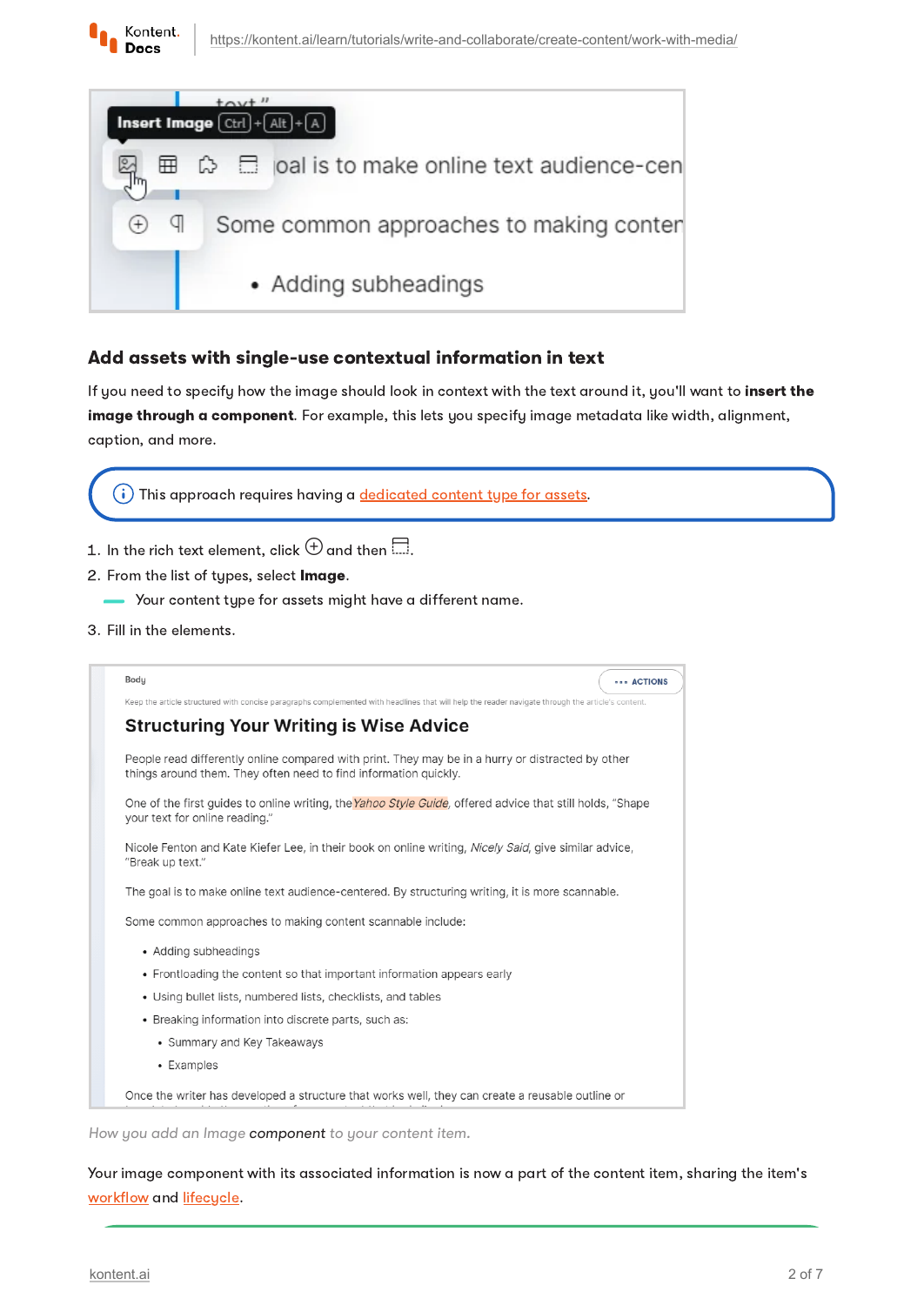

#### From single-use to re-use

If you later find another use for the content in your component, you can always convert it to a content item bu clicking  $\boxdot$  .

This conversion cannot be undone. If done by accident, [archive](https://kontent.ai/learn/tutorials/write-and-collaborate/publish-your-work/unpublish-content-items/) the new item and create your component again.

## Customize assets for a better fit

With **advanced asset [management](https://kontent.ai/learn/tutorials/manage-kontent/assets/manage-assets/)**, you can customize images used in content items within a few clicks. This is especially useful when you add an asset to the asset [element](https://kontent.ai/learn/tutorials/write-and-collaborate/create-content/work-with-media/#a-add-assets-in-predefined-fields) and it doesn't meet the size limitations specified in your content model.

 $(i)$  Images fit for customization must meet the following requirements:

- Image format needs to be jpeg, png, gif, or webp.
- Image dimensions must be smaller than 12001 x 12001px.
- Image size can't exceed 50 MB.

To customize an image:

- 1. Navigate to the asset element that holds the image.
- 2. Click  $\overleftarrow{\Box}$  in the image's top-right corner.
- 3 Customize the image dimensions to fit your needs.
	- If there are any limitations set for the element, customized dimensions are prefilled to fulfill them.
- 4. Scale the image as needed by moving the slider.
	- You can't scale the image beyond its original size.
- 5 On the left, move the image selection to get the desired part of the image.
- 6. (Optional) Click Preview to see what your customized image looks like.
- 7. Click Save.

Your customized image is now used in the asset element of the specific content item. The original image is not affected by this change.

 $(i)$  To display customized images on your website or an app, developers first need to apply custom query parameters to the asset's original URL. Find the details about the customized images in the Asset [element](https://kontent.ai/learn/reference/delivery-api/#tag/Content-elements) object of the Delivery API.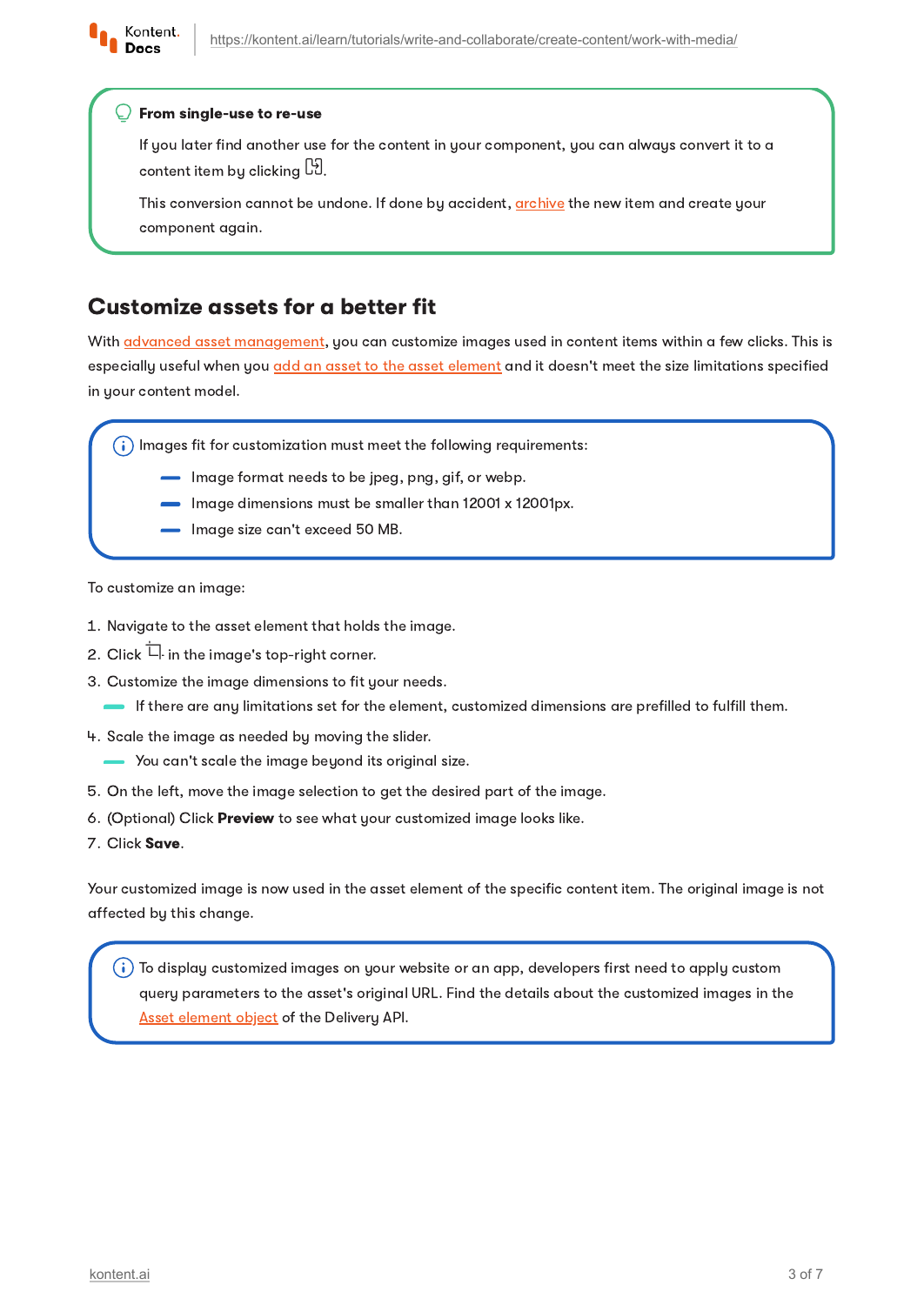

| ٠.<br>Edukonio ~<br>₹                                                          | Production $\sim$<br>Content > Set up your content creation process                                                                                                                                                                                                                                                                                                                                                                                                                               | English (US) (Default) $\sim$ | (i) CONTENT DETAILS  |
|--------------------------------------------------------------------------------|---------------------------------------------------------------------------------------------------------------------------------------------------------------------------------------------------------------------------------------------------------------------------------------------------------------------------------------------------------------------------------------------------------------------------------------------------------------------------------------------------|-------------------------------|----------------------|
| 6<br>Home<br>6<br>Web<br>Spotlight<br>℮<br>Content<br>8 assets<br>日<br>Content | When commenting on a piece of content, you can also mention someone specifically by typing "@"<br>opinion. This is especially useful when you need to get answers without having to explain everything out or<br>context. The person mentioned in a comment will get notified via email so you don't need to ping them directly.<br>And in case you just want to discuss the content item as a whole, you can open a new discussion for any of the<br>contributors to join and share information. | ACTIONS                       |                      |
| model<br>€<br>Project<br>settings                                              | <b>Teaser image</b><br>Upload an image at a resolution of at least 1200 x 720 px.<br><b>BROWSE</b> or drop assets here to upload.<br><b>PICK FROM ASSETS</b><br><b>ti</b> D & X<br>÷<br>↳<br>structured-writing-red-glow.jpg<br>108.344 kB - Jan 27, 2020<br>width 1920 px - height 800 px<br>Element parameters: Images min. width 720 px, min. height 576 px, adjustable images only (jpeg, png, gif, or webp)   max. 1 asset                                                                   |                               | «<br>$\mathcal{S}^2$ |
| 曲<br>$\circledR$                                                               | <b>Topics</b><br>Lifestyle<br>Nature<br>Technology                                                                                                                                                                                                                                                                                                                                                                                                                                                | ο                             |                      |
|                                                                                | $\Box$ CMS<br>$\Box$ loT<br><b>COMMA</b>                                                                                                                                                                                                                                                                                                                                                                                                                                                          |                               |                      |

Customizing image in the Kontent UI

#### Remove customized image

To remove a customized image, click  $\overleftarrow{\Box}$  and then **Delete customized image** in the lower-left corner. The customized image will be deleted and replaced by the original image.

#### Replace assets

Replacing assets is similar to adding new ones. After you upload a new asset, remove the outdated one by clicking  $\times$  in the top right corner.

We recommend deleting the old asset afterward to avoid cluttering your project's asset [library.](https://kontent.ai/learn/tutorials/write-and-collaborate/create-content/asset-library-overview/)

If you convert your image [component](#page-1-0) to a content item, you can replace the asset across your entire project. You only need to replace it in one content item and it will be updated everywhere.

To replace one image with another:

- 1. In  $\mathbf \mathbf \mathbf \mathbb C$  Content & assets, enter the name of the image item in the filter at the top.
- 2. Open the filtered out content item.
- 3. (If your item is published) Click **Create a new [version](https://kontent.ai/learn/tutorials/write-and-collaborate/publish-your-work/create-new-versions/)** at the top.
- 4. Remove the current image and add a new one.
- 5. (Optional) Click  $\widehat{\nabla}$  Publish... at the top of the page.

Now your asset will be automatically replaced wherever it is used (you can see where under Used in in the right sidebar).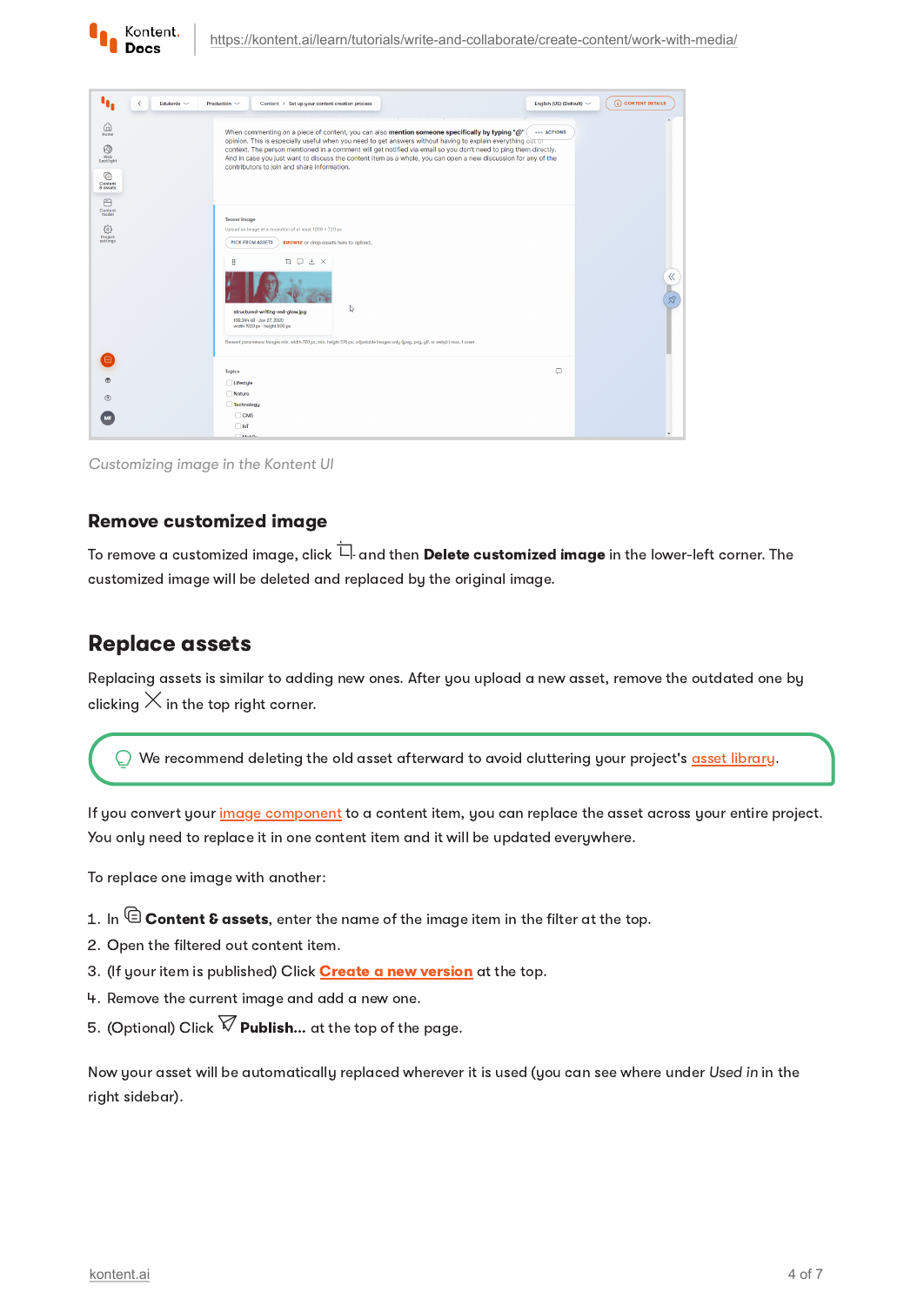

## Tag assets

Tagging your assets is like brushing your teeth. You may find it a chore at first, but everyone will be grateful if you keep at it in your day to day. Tagging helps you keep your library organized and the asset easy to find.

Put a shiny smile on your assets with asset [taxonomies.](https://kontent.ai/learn/tutorials/manage-kontent/assets/manage-assets/#a-tag-your-assets-with-asset-taxonomies)

- 1. In your content item, click on one of the [added](#page-0-0) assets.
- 2 Fill in the asset taxonomies that you see under localized descriptions.

If you need to tag multiple assets, use your asset [library.](https://kontent.ai/learn/tutorials/write-and-collaborate/create-content/asset-library-overview/) In  $\mathrel{\textcircled{\mathbb{E}}}$  Content & assets > Assets, select a few assets, and click Assign taxonomy terms.



Tip: Tag your assets right after you add them to your project.

#### O Quickly spot untagged assets

When editing your [content](https://kontent.ai/learn/tutorials/write-and-collaborate/create-content/introducing-content-items/) items (or going through your asset [library](https://kontent.ai/learn/tutorials/write-and-collaborate/create-content/asset-library-overview/)), look for the  $\Xi$  icon to find uncategorized assets.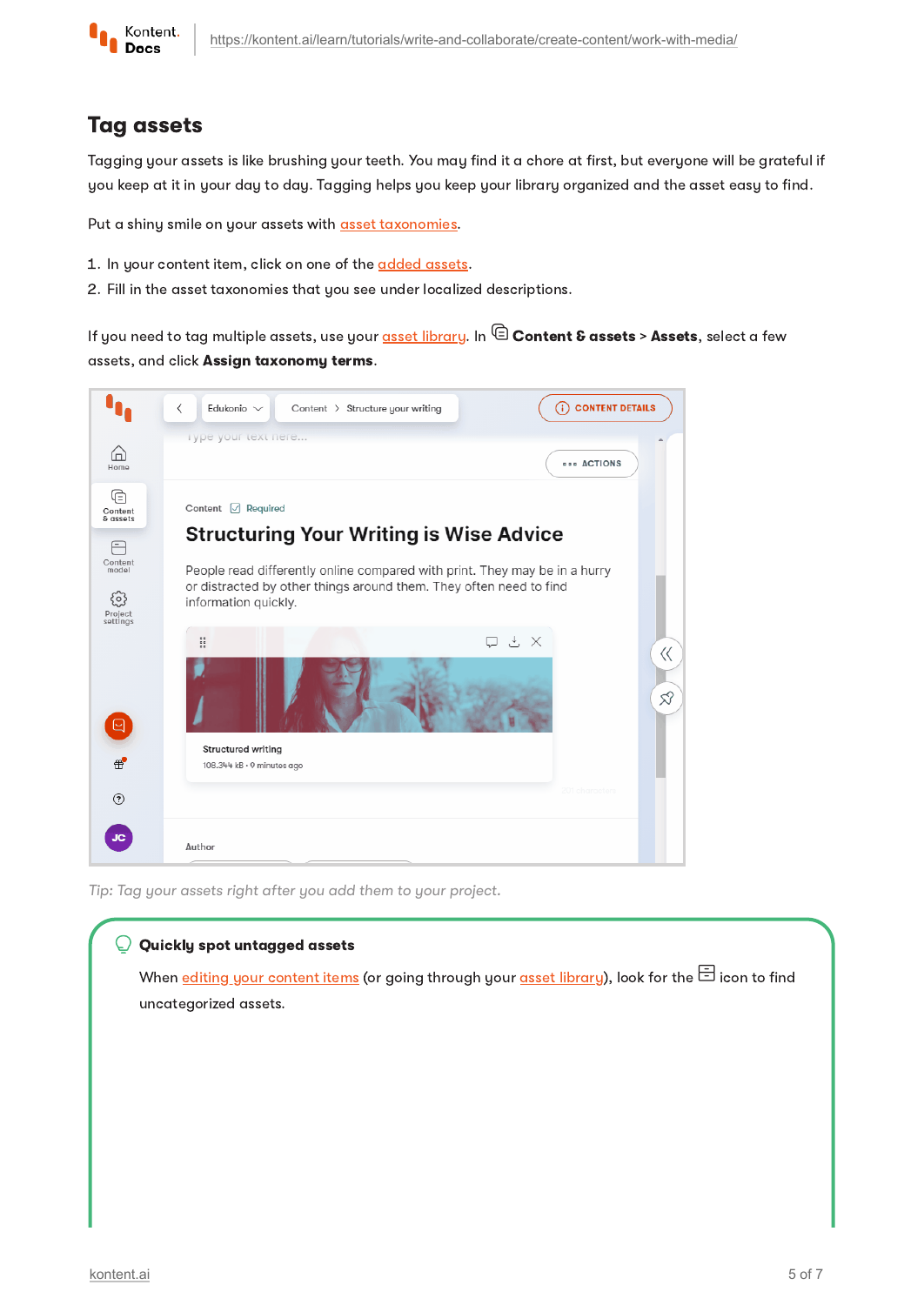

## <span id="page-5-0"></span>Find your assets

Kontent. **Docs** 

Find the assets you need using the search bar. The search looks into the titles and descriptions of your assets.

With **advanced asset [management](https://kontent.ai/learn/tutorials/manage-kontent/assets/tag-assets/)** you also get to filter assets by your asset taxonomies. For example, you can quickly find assets based on what they contain, which department they belong to, or where they're used on your site. The exact options will depend on how your taxonomies are set up and whether all assets are tagged.

|                                    | English (US $\sim$<br>(i) CONTENT DETAILS<br>⟨<br>Eduk $\sim$<br>Conte > Coffee Beverages Ex<br>Prod $\sim$                                                                                                                                                                                       |       |  |  |  |  |
|------------------------------------|---------------------------------------------------------------------------------------------------------------------------------------------------------------------------------------------------------------------------------------------------------------------------------------------------|-------|--|--|--|--|
| ⋒<br>Home                          | hours, but more about a quick order and two or three gulps at a bar. Espresso is not the highest<br>achievable base among coffee beverages to pursue. It is only a single method of coffee<br><b>BRACTIONS</b><br>preparation, which servers its purpose – swiftness and concentrated experience. |       |  |  |  |  |
| $\circledcirc$<br>Web<br>Spotlight | 88<br>而<br>囹<br>Image                                                                                                                                                                                                                                                                             |       |  |  |  |  |
| ুি<br>Content<br>& assets          | Display options<br>Metadata<br>Content                                                                                                                                                                                                                                                            |       |  |  |  |  |
|                                    | ド                                                                                                                                                                                                                                                                                                 |       |  |  |  |  |
| Content<br>model                   | Image • Required<br>Pick an image from the library or upload a new one.                                                                                                                                                                                                                           |       |  |  |  |  |
| ર્ંગ્ડ                             | <b>PICK FROM ASSETS</b><br><b>BROWSE</b> or drop assets here to upload.                                                                                                                                                                                                                           |       |  |  |  |  |
| Project<br>settings                | Element parameters: exactly 1 asset                                                                                                                                                                                                                                                               | $\ll$ |  |  |  |  |
|                                    | Caption                                                                                                                                                                                                                                                                                           | ☆     |  |  |  |  |
|                                    | (Optional) Provide a short caption that captures what's in the image. Visitors will see this under the image.                                                                                                                                                                                     |       |  |  |  |  |
|                                    | Type your text here                                                                                                                                                                                                                                                                               |       |  |  |  |  |
| $\oplus$                           | Parameters of a good espresso:                                                                                                                                                                                                                                                                    |       |  |  |  |  |
| (2)                                | One portion of coffee: $7 g \pm 0.5$ (for some types of coffee even 10-11g)<br>Output temperature of water in a coffee machine: 88 °C ± 2 °C                                                                                                                                                      |       |  |  |  |  |
| JC.                                | Temperature of the coffee in a mug: 67 °C $\pm$ 3 °C<br>Input water pressure: $9$ bar $\pm$ 1                                                                                                                                                                                                     |       |  |  |  |  |
|                                    | Extraction time: 25 seconds $\pm$ 2,5 seconds                                                                                                                                                                                                                                                     |       |  |  |  |  |

How to find your asset with taxonomies.